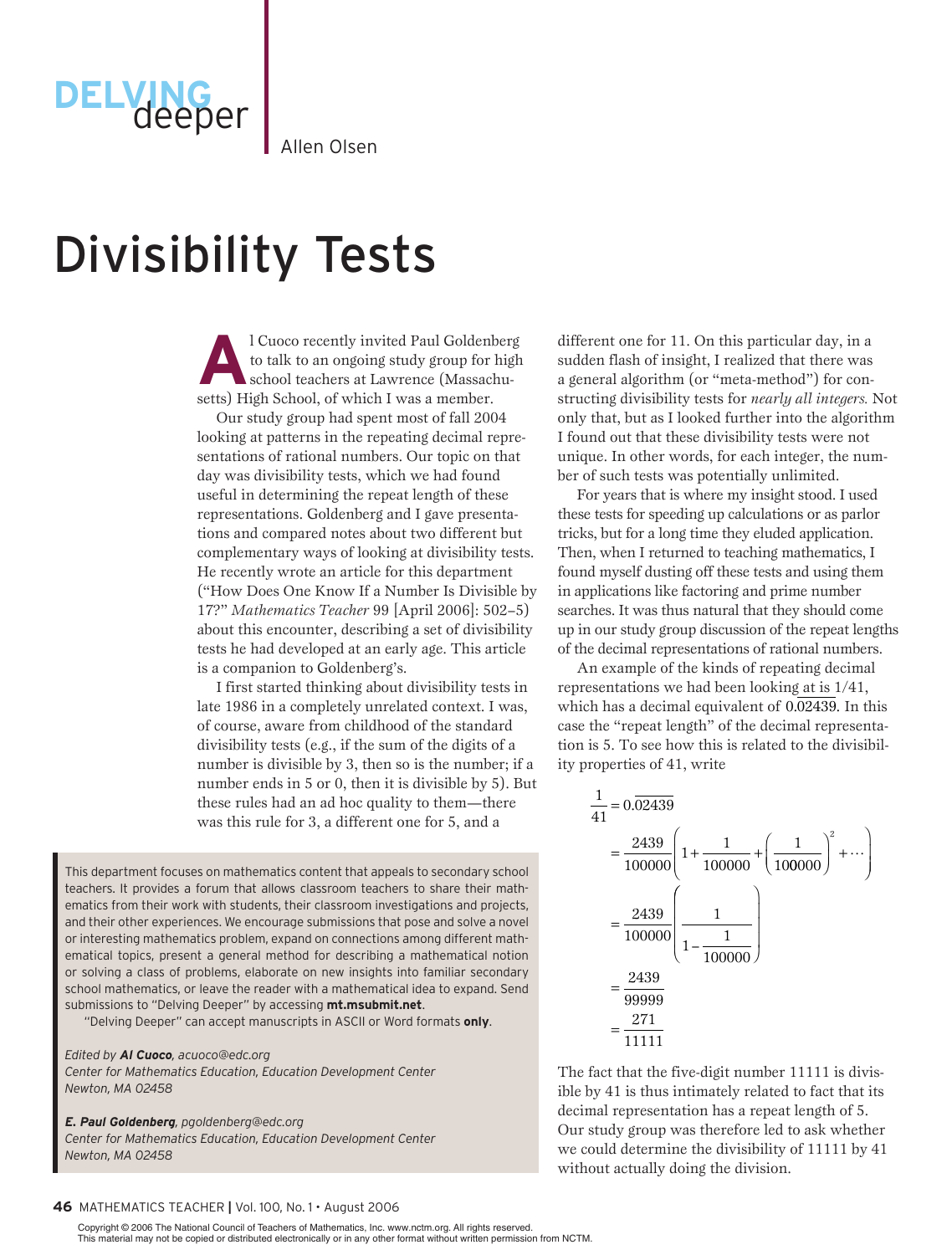The answer is yes, as Goldenberg showed in his article. Divisibility tests can be applied recursively. You start with 11111. Each step generates a new test number. The new test number is smaller than the previous one. Eventually, the test number will fall within the range of the memorized multiplication tables. When divisibility of the result is determined, then so is the divisibility of the original number.

One test for divisibility by 41 involves taking the units digit, multiplying it by 4, and subtracting it from the rest of the number. This is shown below.

| 1111 1 | Multiply the units digit $(1)$ by 4 and                    |
|--------|------------------------------------------------------------|
| $-4$   | subtract from 1111                                         |
| 110 7  | Multiply the units digit (7) by 4 and                      |
|        | subtract from 110                                          |
| 28     |                                                            |
| 8 2    | Multiply the units digit $(2)$ by 4 and<br>subtract from 8 |
| - 8    |                                                            |
|        |                                                            |

Since the result, 0, is divisible by 41, so is each number going up the chain; that is, 82, 1107, and 11111 are all divisible by 41.

Our study group discussed a whole series of divisibility tests, some of which are summarized below. The rest of this article discusses how to generate divisibility tests for many integers. Let's start with tests for divisibility by primes.

**Table 1** lists all the odd primes *p* (except 5) less than 100. To test a number  $n$  for divisibility by a prime *p,* multiply the units digit of *n* by any of the factors  $k$  and add  $(+)$  that result to or subtract  $(-)$  it from the rest of the number, the part of *n* that remains after the units digit is removed.

### **"TWO OUT OF THREE" THEOREM**

Suppose now that *m* is any integer, not necessarily prime. The proofs of divisibility tests we consider below all depend on a result that our study group called the "Two out of Three" theorem.

Two out of Three Theorem. *Let three integers A, B, and C obey the equation*  $A = B + C$  *and let the integer m divide any two of* {*A, B, C*}. *Then the integer m will divide the third as well.*

PROOF. Without affecting the proof's generality we can take *B* and *C* as the two integers divisible by *m,* since we can always move the two integers that **are** divisible by *m* to the right side of the above equation and the remaining integer to the left side. Then there are some integers *b* and *c* such that  $B = mb$  and  $C = mc$ .

Then  $A = B + C = mb + mc = m(b + c)$  for

# **Table 1**

**Primes Less than 100 and Factors Needed for Divisibility Tests**

| ັ              |                          |
|----------------|--------------------------|
| $\,p$          | $\boldsymbol{k}$         |
| 3              | $+1, +4, +7, -2, -5, -8$ |
| $\overline{7}$ | $-2, +5$                 |
| 11             | $-1, +10$                |
| 13             | $-9, +4$                 |
| 17             | $-5, +12$                |
| 19             | $+2, -17$                |
| 23             | $+7, -16$                |
| 29             | $+3, -26$                |
| 31             | $-3, +28$                |
| 37             | $-11, +26$               |
| 41             | $-4, +37$                |
| 43             | $+13, -30$               |
| 47             | $-14$                    |
| 53             | $+16$                    |
| 59             | $+6$                     |
| 61             | $-6$                     |
| 67             | $-20$                    |
| 71             | $-7$                     |
| 73             | $+22$                    |
| 79             | $+8$                     |
| 83             | $+25$                    |
| 89             | $+9$                     |
| 97             | $-29$                    |

some integers *b* and *c.* Thus *A* is divisible by *m,* too.

# **GENERATING DIVISIBILITY TESTS**

We can use the Two out of Three theorem to generate formulas for divisibility tests.

The first set of divisibility tests we wish to consider is for numbers greater than 2 having a multiple that ends in 1 or 9. This is true of any number ending in 1 or 9, of course, but a little thought shows that it must also be true for numbers ending in 3 or 7 as well, because we can multiply these numbers by 3 or 7 and produce a multiple that ends in 1 or 9.

Let *m* be the putative factor of a given number. Then the assumption above, that *m* divides a number ending in 1 or 9, can be written algebraically:

(1)  $m|(10n \pm 1)$ , where "|" means "divides."

We want to devise a rule that tells us how to develop a divisibility test to ascertain whether a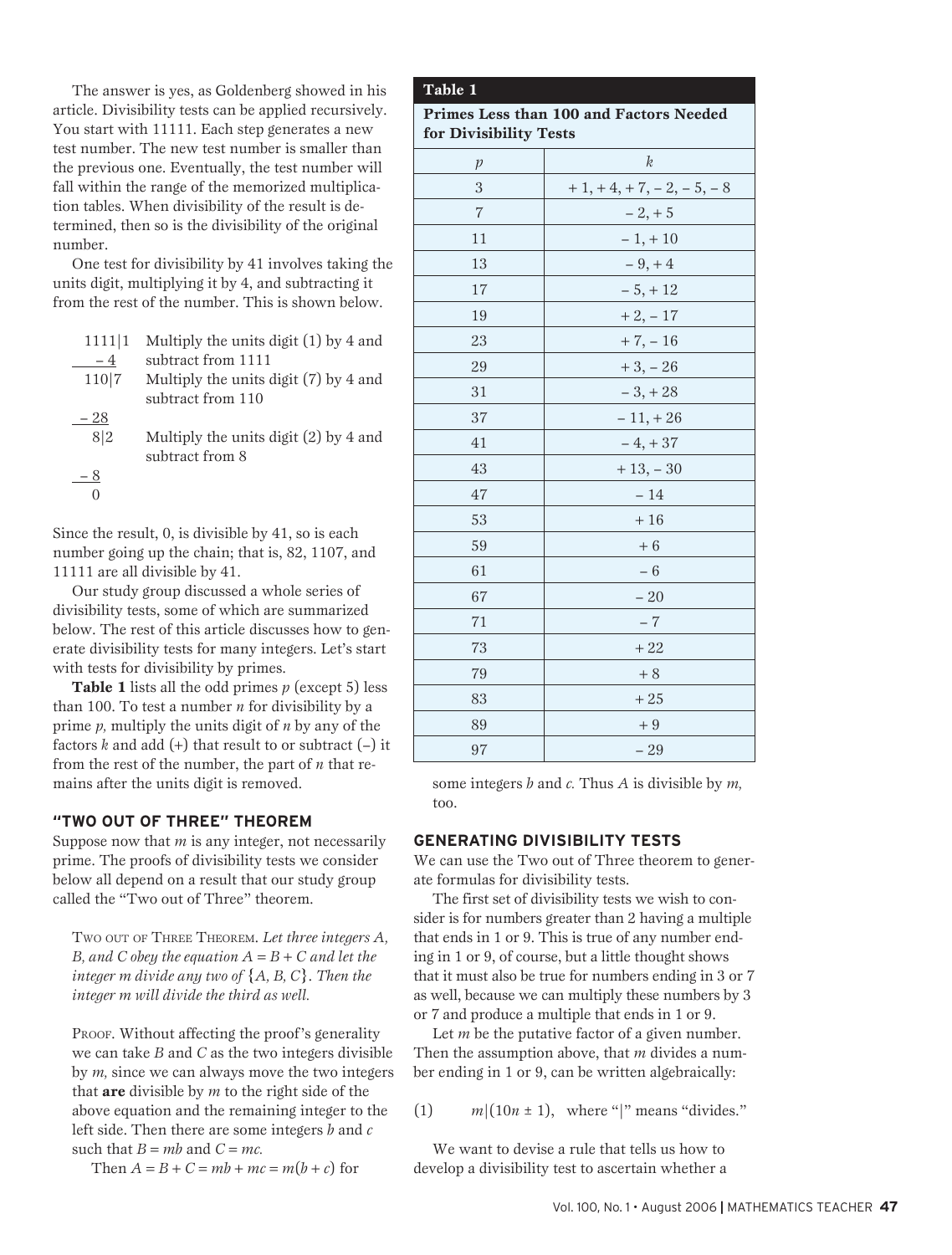general number  $(10a + b)$  is divisible by *m*.

Assume this is the case, i.e., that  $m|(10a + b)$ . Recall that we are in the case where *m* has a multiple ending in 1 or 9, that is,  $m|(10n \pm 1)$ . If we now let

$$
B = 10a + b
$$

$$
C = (10n \pm 1)b
$$

in the Two out of Three theorem, then *m*|*B* and  $m/C$ . Then by the theorem, *m* must also divide

(2) 
$$
A = B \mp C = (10a + b) \mp (10n \pm 1)b
$$

$$
A = 10a + b \mp 10nb - b = 10(a \mp nb)
$$

So we have assumed that *m* divides a number  $10n + 1$  or  $10n - 1$  ending in 1 or 9 and that *m* also divides some number  $B = 10a + b$ . From this we have concluded that *m* will also divide the combination  $a \mp nb$ . Could this combination be our divisibility test?

The answer is yes. Use the Two out of Three theorem and equations (2) to show that if *A* and *C* are divisible by *m,* then *B* must be, also.

This leads to a divisibility test for factors of numbers of the form  $10n + 1$  or  $10n - 1$ .

Let a number *m* (sharing no factor with 10) be such that  $m|(10n \pm 1)$  for some integer *n*. Take any number and perform the following transformation on it:

Multiply the last digit by  $\overline{+}n$  and add to the rest of the number (i.e., the number formed by dropping the last digit).

Then the result is divisible by *m* if and only if the original number is divisible by *m.*

(Question for the reader: Why do we need the restriction that *m* cannot share a factor with 10?)

This proves the following two claims from Goldenberg's paper. Goldenberg uses the notation  $u_n$  to mean the units digit of the number *n* we are testing, and  $r_n$  to mean the "rest" of the number, that is, the part that remains after the units digit is stripped off. Goldenberg also introduces the integer *k* (when it exists) by the condition that  $ku_n = r_n$ . In our notation,  $a = r_n$  and  $b = u_n$ .

**Claim:**  $7|n$  if and only if  $7|(r_n - 2u_n)$ . **Claim:**  $m|n$  if and only if  $m|(r_n - ku_n)$ .

Now, note that nowhere in our proof of the divisibility test did we assume that *b* was restricted to just one digit, although the divisibility tests where you use only one digit are easier to implement. So we have also proved the following (implied) claim from Goldenberg, where *t* means the last two digits of the number and *h* means the rest:

**Claim:** This also works if you use *h, t* instead of *r, u.*

Let's return to our first example, divisibility by 41. Since 41 is a number of the form  $10n + 1$ , with  $n = 4$ , the divisibility test will be  $a - 4b$ . This explains why at each step of the test we multiply the last digit by 4 and subtract it from the rest of the number.

We now also understand how to construct **table 1**, which shows some of the divisibility tests for various values of  $p$ . Take  $p = 13$ , for example. Since  $3 \cdot 13 = 39 = 4 \cdot 10 - 1$ , one divisibility test for 13 is  $a + 4b$ . Since  $7 \cdot 13 = 91 = 9 \cdot 10 + 1$ , another test is *a* – 9*b.* The "4" and the "9" come from the multiple of 10 that a multiple of 13 is closest to. The "+" and "–" come from whether the multiple of 13 is one *less* than that multiple of 10 ("+") or one *more* ("–").

Again, note that *p* does not have to be prime for these divisibility tests to work. Nowhere in the Two out of Three theorem or the proof of the divisibility rules did we require that *m* was prime. As an example, since  $3 \cdot 3 = 9 \cdot 1 = 1 \cdot 10 - 1$ , the divisibility rule for 3, that is, "add the last digit to the rest of the number," also works for 9.

# **DIVISIBILITY TESTS FOR MULTIPLE NUMBERS**

We constructed a divisibility rule for 13 above, using 3 • 13 = 39 = 4 • 10 – 1 to get the test *a* + 4*b.* Rewriting this as  $13 \cdot 3 = 39 = 4 \cdot 10 - 1$ , we see that the test  $a + 4b$  also is a test for divisibility by 3. This is an unexpected bonus.

For example, since  $3 \cdot 7 = 21 = 2 \cdot 10 + 1$ , the same test can be made to work for  $p = 3$  and  $p =$ 7. This divisibility test for 3 or 7 is "multiply the last digit by 2 and subtract from the rest of the number."

Let's test 111111 for divisibility by 3 and by 7. Apply the test recursively, as follows:

> $111111 = 11111 \cdot 10 + 1$  $11111 - 1 \cdot 2 = 11109 = 1110 \cdot 10 + 9$  $1110 - 9 \cdot 2 = 1092 = 109 \cdot 10 + 2$  $109 - 2 \cdot 2 = 105 = 10 \cdot 10 + 5$  $10 - 5 \cdot 2 = 0$

Since the result, 0, is divisible by both 3 and 7, the original number is, too. In fact,  $111111 = 3 \cdot 7 \cdot 5291$ .

The usefulness of this test is that it works independently for 3 and 7, so you are checking two numbers at once. [The editors pose this question to the reader: In this case, Olsen correctly sees the success of the test as showing that the number is divisible *both* by 7 *and* by 3. But clearly, not every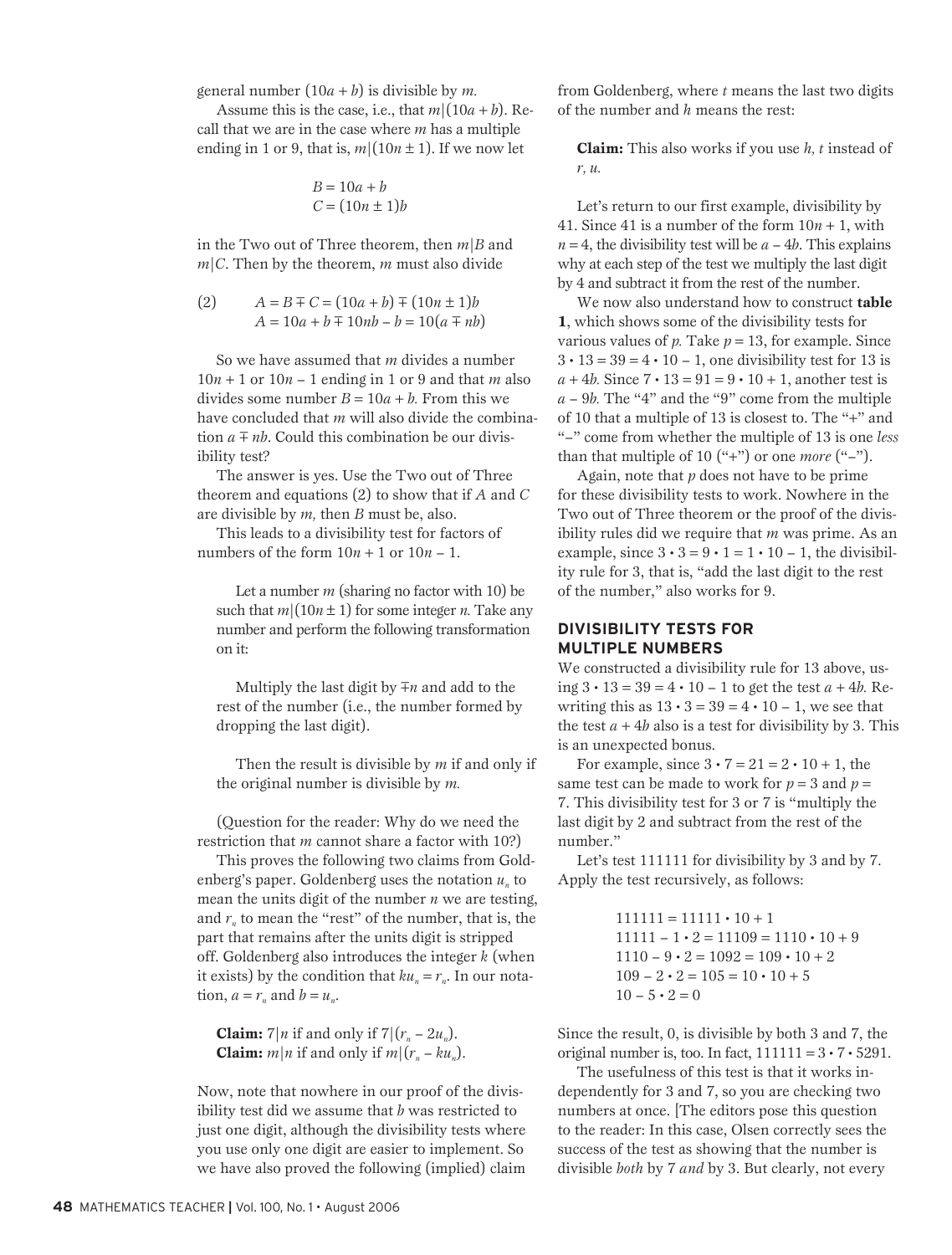| Table 2 |                                          |                       |       |               |
|---------|------------------------------------------|-----------------------|-------|---------------|
|         | Application to the Sieve of Eratosthenes |                       |       |               |
| $a-2b$  | $b=1$                                    | $b=3$                 | $b=7$ | $b=9$         |
| $a=1$   | $-1$                                     | $-5$                  | $-13$ | $-17$         |
| $a=2$   | $\theta$                                 | $-4$                  | $=12$ | $-16$         |
| $a=3$   |                                          | $\equiv$ <sup>3</sup> | $-11$ | $=15$         |
| $a=4$   | 2                                        | $-2$                  | $-10$ | $=14$         |
| $a=5$   | $\rightarrow$                            | $-1$                  | $=9$  | $-13$         |
| $a=6$   | $\overline{4}$                           | $\theta$              | $-8$  | $=12$         |
| $a=7$   | 5                                        |                       | $=7$  | $-11$         |
| $a=8$   | $\hat{\tau}$                             | $\overline{2}$        | $=6$  | $-10$         |
| $a=9$   | $\overline{\tau}$                        | $\ddot{\mathbf{z}}$   | $-5$  | $\Rightarrow$ |

number that passes the divisibility-by-7 test is also divisible by 3. What distinguishes when the process tests for divisibility by 3, by 7, or by both?]

You can easily construct other such tests. For example:

The test "*a* – 9*b*" checks both 7 and 13, as we saw above, since  $7 \cdot 13 = 91$ :

> $111111 = 11111 \cdot 10 + 1$  $11111 - 1 \cdot 9 = 11102 = 1110 \cdot 10 + 2$  $1110 - 2 \cdot 9 = 1092 = 109 \cdot 10 + 2$  $109 - 2 \cdot 9 = 91 = 9 \cdot 10 + 1$  $9 - 1 \cdot 9 = 0$

Other examples are "*a* + 4*b*" for 3 and 13, and "*a* – 5*b*" for 3 and 17.

A useful classroom application of the (3, 7) test is the Sieve of Eratosthenes. With one test you can construct a list of prime numbers less than 121. If an odd number less than 121 does not end in a 5, then failing divisibility by both 3 and 7 means that it is a prime. [Why? Because any composite number less than  $11<sup>2</sup>$  must have a prime less than 11 as a factor, and that leaves only 2, 3, 5, or 7 as possibilities. If 2 is a factor, the number is even; if 5 is a factor, the number must end in 5 or 0. Otherwise, the only possible factors are 3 or 7. . . unless the number itself is prime.—Eds.] For example, 31, 41, 61, and 71 are prime, but 51, 81, and 91 are not, as the test shows.

| $3 - 2 \cdot 1 = 1$ |
|---------------------|
| $4 - 2 \cdot 1 = 2$ |
| $5 - 2 \cdot 1 = 3$ |
| $6 - 2 \cdot 1 = 4$ |
| $7 - 2 \cdot 1 = 5$ |
| $8 - 2 \cdot 1 = 6$ |
| $9 - 2 \cdot 1 = 7$ |

A complete calculation is shown in **table 2**.

Suppose  $n = 10a + b$ . First we calculate  $a - 2b$ . Then we cross out entries that are divisible by 3 or 7. See **table 2**.

The remaining entries represent prime numbers: 11, 13, 17, 19, 23, 29, 31, 37, 41, 43, 47, 53, 59, 61, 67, 71, 73, 79, 83, 89, 97 . . . Voilà!

One can also take these same divisibility tests, arrange them by multiples ending in 1 or 9, and then list their factors, as shown in **table 3**. This table shows, for example, that a divisibility test for 7 or 13 is to multiply the last digit by 9 and subtract it from the rest of the number.

Incidentally, note that the test for 99 means that if a two-digit number is divisible by 3, then the number formed by reversing the digits is, too. This, of course, conforms to the more common test for divisibility by 3: Sum all the digits and test that sum for divisibility by 3. Clearly, reversing the order of the digits would not affect that sum.

This finishes our survey of divisibility tests of numbers with multiples ending with 1 or 9. More questions arise, however: What about numbers ending with 3 or 7? Is there another set of tests that can be constructed explicitly for these numbers and their factors? The answer is yes, as we will see in the next section.

#### **NUMBERS ENDING IN 3**

Take a number like 13. One test for divisibility, above, is to multiply the units digit by 4 and add it to the rest of the number. It is tempting, though, to wonder if you could have a units test where you *divide* the units digit by 3 and subtract from the rest of the number. Let's see how it might work.

> $1|3$  Works ...  $-1$ 0  $2|6$  Works ...  $-2$  $\theta$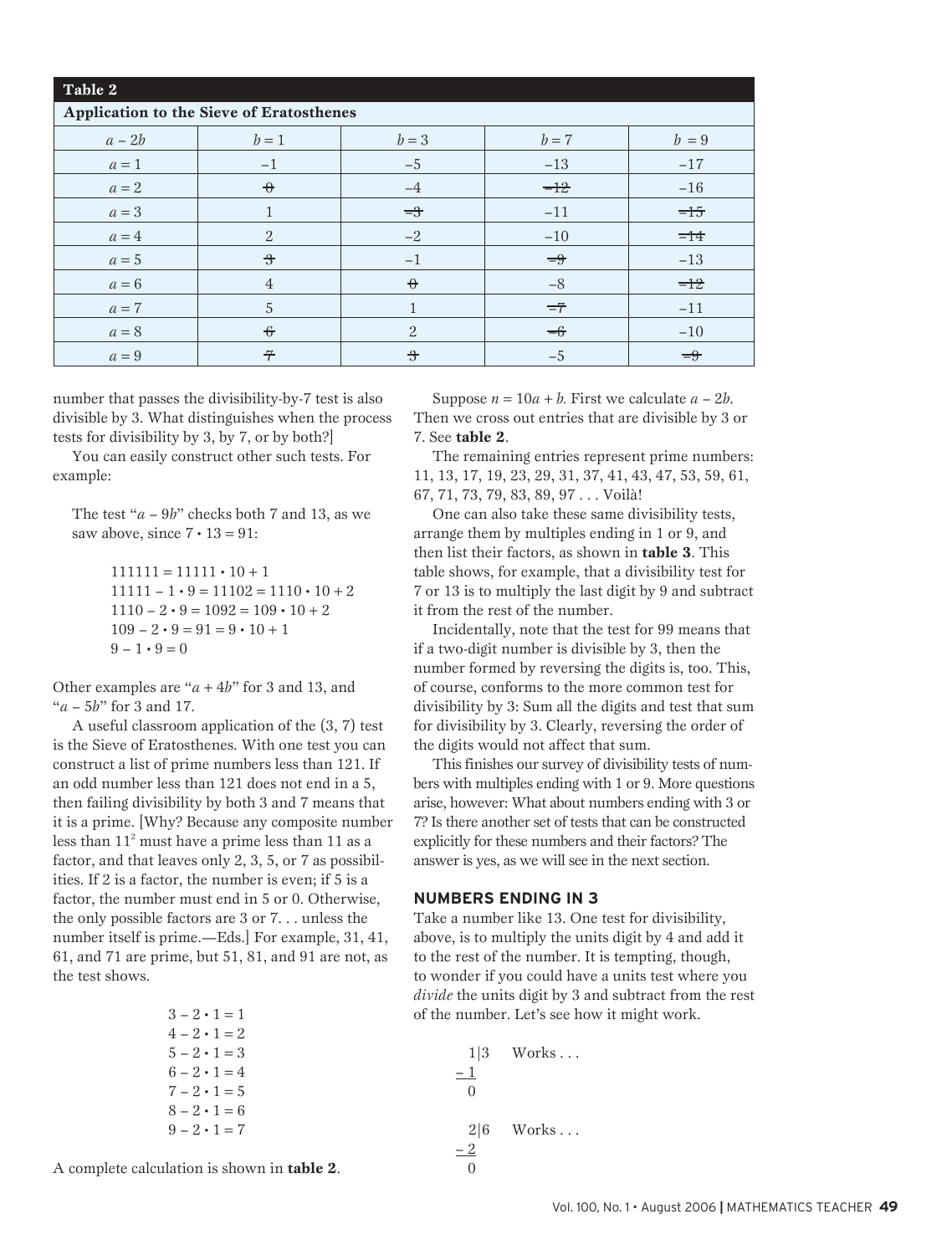$$
3|9 \tWe're on a roll!\n-3\n0
$$

These work well, but what do we do with

5|2? Ooops!

There are two ways to proceed here. First, to effect the division, we can borrow from the rest of the number. That is, 2 is not divisible by 3, but 12 is. So if we borrow one from the rest of the number,

$$
5|2 = 4|^2 2 = \frac{4}{0}
$$

This seems to work. Regardless of the units digit, you have to borrow at most 2 from the rest of the number to find a multiple of 3.

The second method is to multiply the rest of the number by 3 and subtract the units, instead of dividing the units by 3 and subtracting from the rest of the number:

> 5|2 15|2  $-2$ 13

Either of these is satisfactory; however, the first method will converge faster because on average you are 1 or will converge raster because on average you are<br>removing slightly more than one digit per operation.

#### **GENERAL DIVISIBILITY TEST FOR FACTORS OF NUMBERS OF THE FORM 10***n* **+ 3 or 10***n* **– 3 BILITY TEST**

Now let's see if we can formalize this. If m divides  $10n \pm 3$ , the goal is to find a linear combination of  $10n$  $\pm 3$  and a general number  $10a + b$  that will yield a di-<br> $\pm 3$  and a general number  $10a + b$  that will yield a divisibility test. In fact, if  $m$  is not a divisor of 10, then Ĵ I. .<br>+

|     | $A = (10a + b)$                                     |
|-----|-----------------------------------------------------|
| and | $B = (10n \pm 3) \rightarrow$                       |
|     | $C = 3A \mp B = 3(10a + b) \mp b(10n \pm 3)$        |
| or  | $C = 30a + 3b \mp 10nb - 3b = 10(3a \mp nb)$        |
|     | $C = 10 \cdot 3 \left( a \mp \frac{n}{3} b \right)$ |

 $\lim_{n \to \infty} \frac{1}{n}$  and  $\lim_{n \to \infty} \frac{1}{n}$  and  $\lim_{n \to \infty} \frac{1}{n}$  and  $\lim_{n \to \infty} \frac{1}{n}$ basis of the following divisibility test. Now, suppose that *m*|*B* and *m*|*C*. Then by the

divisible by 3, be a divisor of  $10n \pm 3$ . Take any Let a number *m*, relatively prime to 10 and not number  $10a + b$  and perform the following transformation on it:

| Table 3                                                   |              |       |
|-----------------------------------------------------------|--------------|-------|
| <b>Divisibility Tests for Numbers</b><br>Ending in 1 or 9 |              |       |
|                                                           |              |       |
| $\boldsymbol{n}$                                          | Test for     | k     |
| 9                                                         | 3, 9         | $+1$  |
| 11                                                        | 11           | - 1   |
| 19                                                        | 19           | $+2$  |
| 21                                                        | 3, 7, 21     | $-2$  |
| 29                                                        | 29           | $+3$  |
| 31                                                        | 31           | $-3$  |
| 39                                                        | 3, 13, 39    | $+4$  |
| 41                                                        | 41           | $-4$  |
| 49                                                        | 7,49         | $+5$  |
| 51                                                        | 3, 17, 51    | $-5$  |
| 59                                                        | 59           | $+6$  |
| 61                                                        | 61           | $-6$  |
| 69                                                        | 3, 23, 69    | $+7$  |
| 71                                                        | 71           | $-7$  |
| 79                                                        | 79           | $+8$  |
| 81                                                        | 3, 9, 27, 81 | $-8$  |
| 89                                                        | 89           | $+9$  |
| 91                                                        | 7, 13, 91    | $-9$  |
| 99                                                        | 3, 9, 11, 99 | $+10$ |

| Borrow 0, 1, or 2 from a so that b, $b + 10$ , or |
|---------------------------------------------------|
| $b + 20$ respectively is evenly divisible by 3.   |

Multiply the modified value of *b* by

$$
k = \pm \frac{n}{3}
$$

 $\overline{0}$ number formed by taking off the last digit). and add to the rest of the number (i.e., *a,* the

Then the result is divisible by *m* if and only if the original number is divisible by *m.*

Examples of these tests are shown in **table 1** and summarized in **table 4**.

As an example, let's prove that the repeat length of 1/13 is 6. As demonstrated in the first part of the article, this comes down to showing that 111111 is divisible by 13. We use the test given in **table 4**, which is  $(-1/3)$ .

| 11111 1                | Starting number               |
|------------------------|-------------------------------|
| $11109$ <sup>2</sup> 1 | Borrow <sub>2</sub>           |
| $-7$                   | $1/3$ of 21 is 7; subtract it |
| 1110 2                 | Second number                 |
| $1109 ^{12}$           | Borrow 1                      |
| $-4$                   | $1/3$ of 12 is 4; subtract it |
| 110 5                  | Third number                  |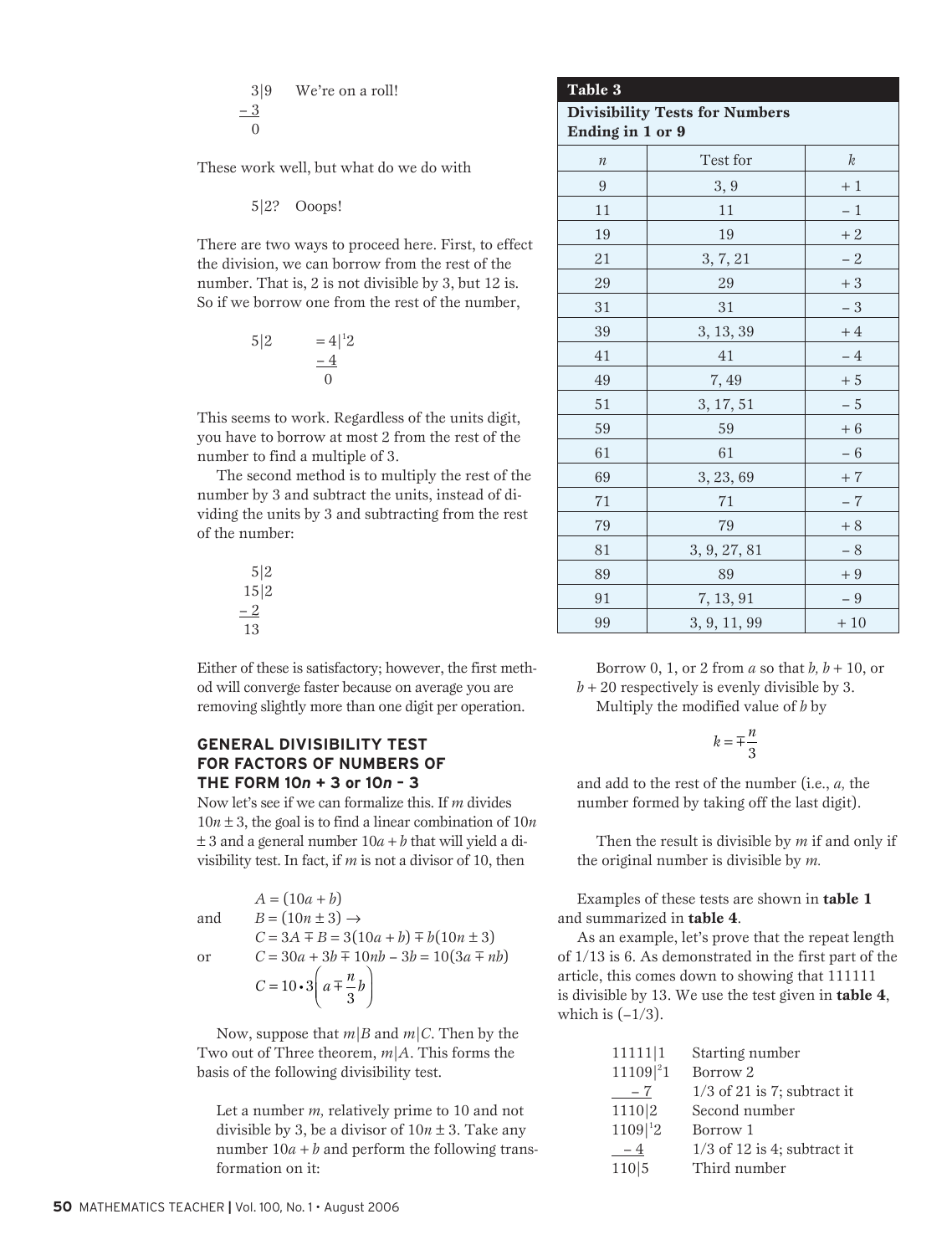| Table 4                                 |                  |  |
|-----------------------------------------|------------------|--|
| <b>Testing Numbers Ending in 3 or 7</b> |                  |  |
| $\mathcal{p}$                           | $\boldsymbol{k}$ |  |
| 7                                       | $+1/3$           |  |
| 13                                      | $-1/3$           |  |
| 17                                      | $+2/3$           |  |
| 23                                      | $-2/3$           |  |
| 37                                      | $+4/3$           |  |
| 43                                      | $-4/3$           |  |
| 47                                      | $+5/3$           |  |
| 53                                      | $-5/3$           |  |
| 67                                      | $+7/3$           |  |
| 73                                      | $-7/3$           |  |
| 83                                      | $-8/3$           |  |
| 97                                      | $+10/3$          |  |

| $109 {}^{1}5$ | Borrow 1                       |
|---------------|--------------------------------|
| - 5           | $1/3$ of 15 is 5; subtract it  |
| 10 4          | Fourth number                  |
| $8^{2}4$      | Borrow <sub>2</sub>            |
| - 8           | $1/3$ of 24 is 8; subtract it  |
| $\mathcal{L}$ | 0, 104, 1105, 11102, and       |
|               | 111111 are all divisible by 13 |

We could have used any test, for example,  $(+4)$ from **table 1**:

| 11111 1 | Starting number                 |
|---------|---------------------------------|
| $+4$    | Multiply by 4, add              |
| 1111 5  |                                 |
| $+20$   | 5 times 4 is 20                 |
| 113 1   |                                 |
| $+4$    | 1 times $4$ is $4$              |
| 11 7    |                                 |
| $+28$   | $7 \times 4$ is 28              |
| 39      | Yes, 111111 is divisible by 13. |
|         |                                 |

# **APPLICATIONS**

This completes my survey of divisibility tests. I want to close by briefly mentioning some applications.

 The first application, mentioned above, is in middle school classrooms, where students learn about the Sieve of Eratosthenes. The single divisibility test for 3 and 7 can be used quickly to find all the primes less than 121.

A second application is factoring of numbers and polynomials. Factoring polynomials starts by factoring the constant term. For example, to factor  $x^2$  – 6*x* – 1591, you would start by factoring 1591. My algebra students have found divisibility tests useful in quickly ruling out certain combinations. Here you are looking for two numbers close to  $40 = \sqrt{1600}$  that divide 1591. Try 41. **Table 1** says to apply "– 4":

| 129 1       |                                           |
|-------------|-------------------------------------------|
| $-4$        |                                           |
| 15 5        |                                           |
| $-20$       |                                           |
| $-5$        | Not divisible by 41                       |
| Try 43:     |                                           |
| 159 1       | Use the $(-4/3)$ test from <b>table 4</b> |
| $157 ^{2}1$ | Borrow <sub>2</sub>                       |
| $-28$       | $4/3$ times 21 is 28                      |
| 12 9        |                                           |
| - 12        | $4/3$ times 9 is 12                       |
| 0           | 1591 is divisible by 43                   |

 $159$ 

The other factor is 37, which you can find by division or by

| 159 1       | Use the $(+4/3)$ test from table 4 |
|-------------|------------------------------------|
| $157 ^{2}1$ | Borrow <sub>2</sub>                |
| $+28$       | $4/3$ times 21 is 28               |
| 18 5        |                                    |
| $17 ^{1}5$  | Borrow 1                           |
| $+20$       |                                    |
| 37          | 1591 is divisible by 37            |
|             |                                    |

I have found that once students master these tests, they can apply them faster than using a calculator to divide the number they are trying to factor.

What is interesting about these methods, from a mathematical perspective, is that they transform a very hard problem (factoring) to a much easier one by reducing the size of the number that needs factoring. Factoring algorithms form the computational basis of much of the data encryption standards used by the financial community to safeguard commercial transactions. Is it too much to hope that these methods could be applied to factoring very large numbers (thousands of digits) to improve the performance of these algorithms?

#### **ACKNOWLEDGMENTS**

Thanks to Paul Goldenberg, whose seminar appearance and subsequent article formed the stimulus for me to write down these thoughts. Many thanks also to the Lawrence High School Focus on Mathematics, an NSF-funded Math-Science Partnership centered at Boston University, which sponsors the study group at Lawrence High. Members of the study group have been the source of many interesting discussions on these and related topics, providing a nurturing, supportive environment where these nascent ideas could take form. Special thanks to Carol Rosen, Sue Gerber, and Joe Bishop of the study group for extra conversations.